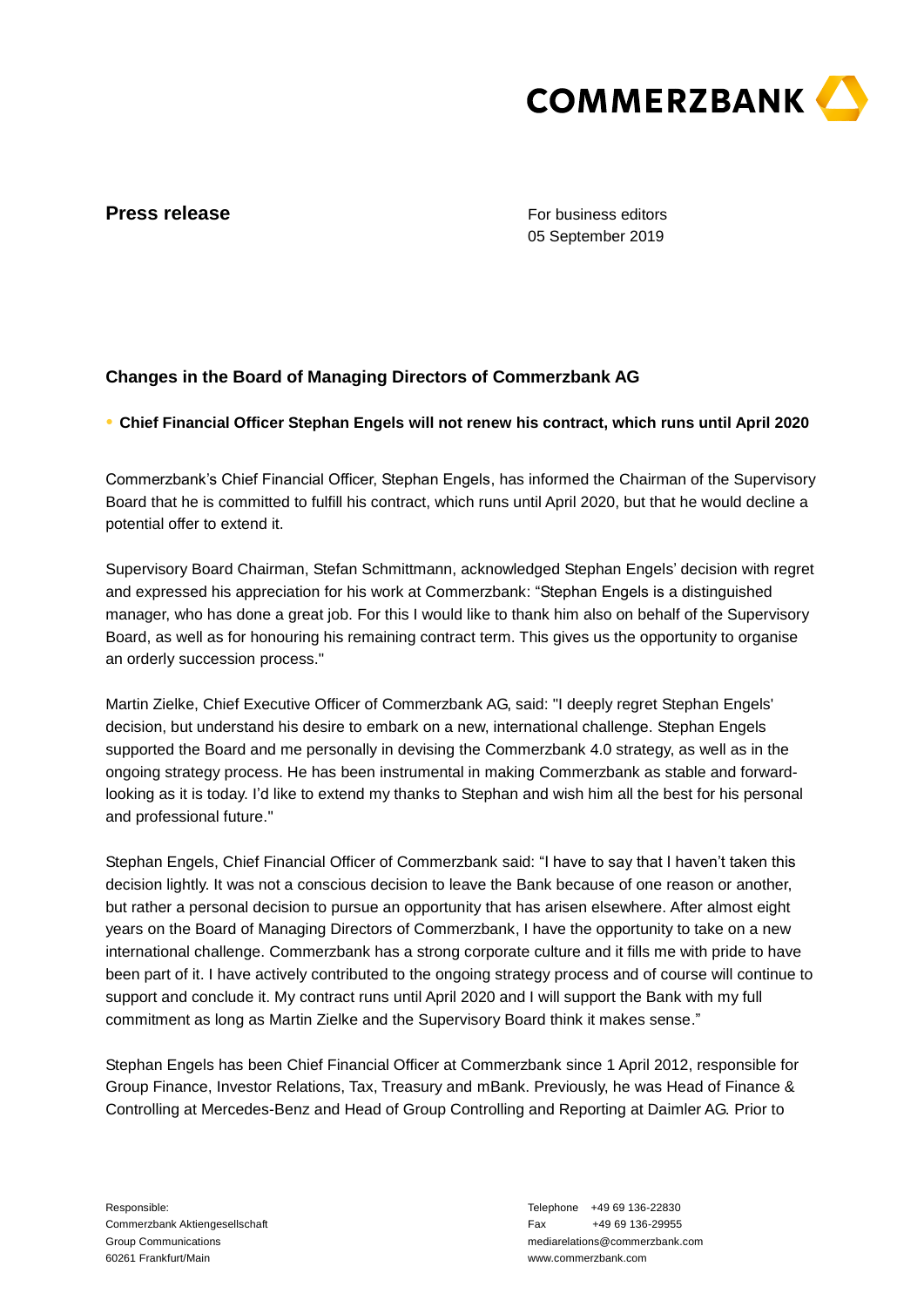

Page 2 |

that, he was Chief Financial Officer at DaimlerChrysler Bank and DaimlerChrysler Services AG, and a member of the Mercedes-Benz Cars Executive Committee. Stephan Engels is married and has two children. Born in Hamburg, he studied economics at the University of St. Gallen.

\*\*\*\*\*

### **Press contact**

| Margarita Thiel | +49 69 136 46466 |
|-----------------|------------------|
| Nils Happich    | +49 69 136 80529 |

\*\*\*\*\*

#### **About Commerzbank**

Commerzbank is a leading international commercial bank with branches and offices in almost 50 countries. In the two business segments Private and Small Business Customers and Corporate Clients, the Bank offers a comprehensive portfolio of financial services which is precisely aligned to its clients' needs. Commerzbank finances approximately 30% of Germany's foreign trade and is the leading finance provider for corporate clients in Germany. Due to its in-depth sector know-how in the German economy, the Bank is a leading provider of capital market products. Its subsidiaries Comdirect in Germany and mBank in Poland are two of the world's most innovative online banks. With approximately 1,000 branches, Commerzbank has one of the densest branch networks among German private banks. In total, Commerzbank serves more than 18 million private and small business customers, as well as more than 70,000 corporate clients, multinationals, financial service providers, and institutional clients worldwide. In 2018, it generated gross revenues of €8.6 billion with approximately 49,000 employees.

\*\*\*\*\*

### **Disclaimer**

This release contains forward-looking statements. Forward-looking statements are statements that are not historical facts. In this release, these statements concern inter alia the expected future business of Commerzbank, efficiency gains and expected synergies, expected growth prospects and other opportunities for an increase in value of Commerzbank as well as expected future financial results, restructuring costs and other financial developments and information. These forward-looking statements are based on the management's current plans, expectations, estimates and projections. They are subject to a number of assumptions and involve known and unknown risks, uncertainties and other factors that may cause actual results and developments to differ materially from any future results and developments expressed or implied by such forward-looking statements. Such factors include the conditions in the financial markets in Germany, in Europe, in the USA and other regions from which Commerzbank derives a substantial portion of its revenues and in which Commerzbank holds a substantial portion of its assets, the development of asset prices and market volatility, especially due to the ongoing European debt crisis, potential defaults of borrowers or trading counterparties, the implementation of its strategic initiatives to improve its business model, the reliability of its risk management policies,

Responsible: Commerzbank Aktiengesellschaft Group Communications 60261 Frankfurt/Main

Telephone +49 69 136-22830 Fax +49 69 136-29955 mediarelations@commerzbank.com www.commerzbank.com